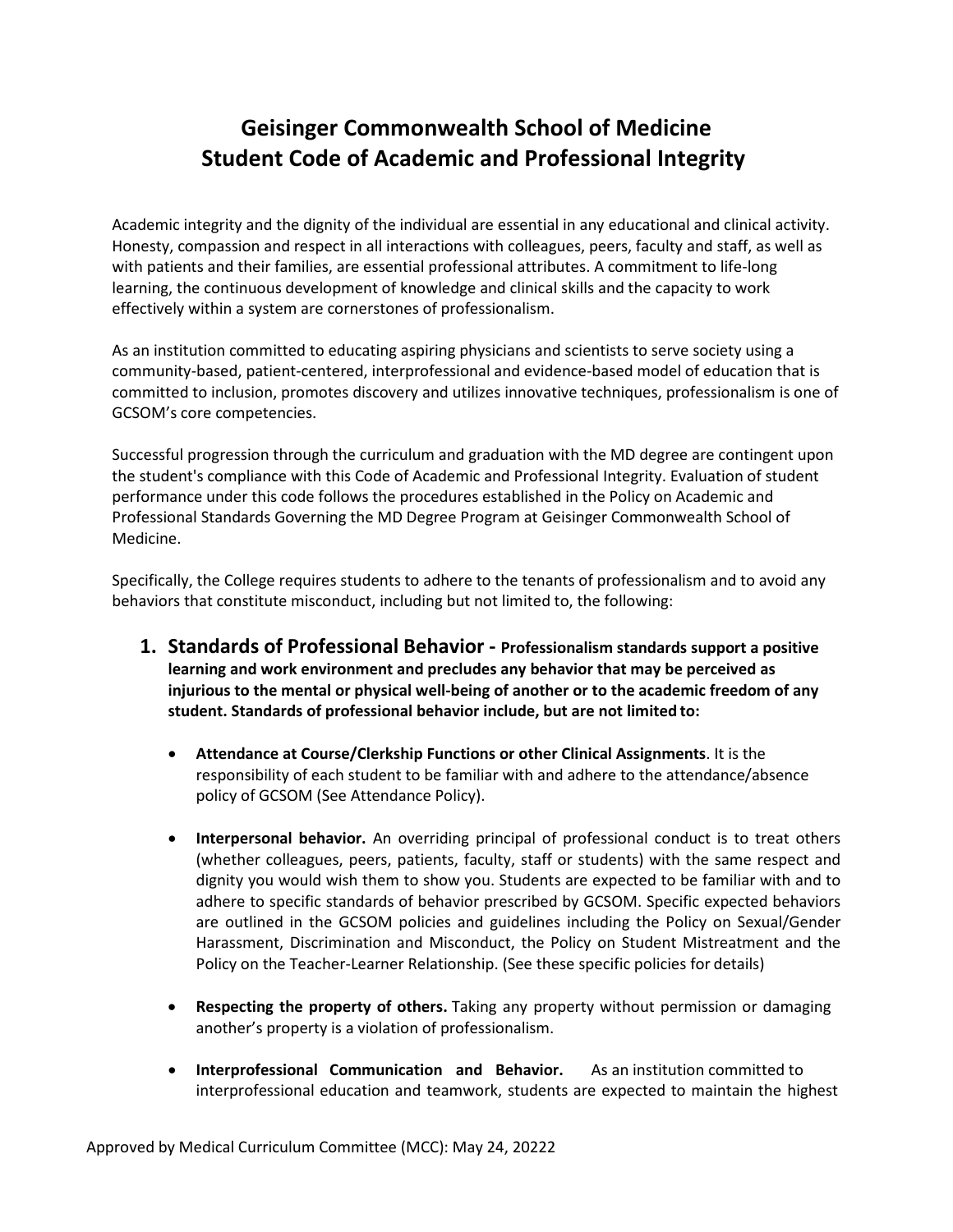commitment to cultural competence and patient centered care, demonstrate positive professional attributes (e.g. respect, compassion, accountability, dependability, rapport building, and integrity), recognize appropriate boundaries and practice conflict resolution when interacting with peers and interprofessional team members. Students are expected to prioritize the team and demonstrate sensitivity to team needs and behaviors.

Students are expected to be truthful and honest in all communications with colleagues and patients, including acknowledging errors of omission or commission; to refrain from using offensive language; and to promptly respond to email correspondence and requests from GCSOM faculty and administration for meetings.

- **Confidentiality, HIPAA and Social Media.** Failing to maintain the highest level of confidentiality on matters relating to colleagues, students and patients is a violation of professionalism (link to HIPAA and FERPA policies). Although students retain basic rights to free speech and to offer legitimate criticisms of other members of the academic community in proper contexts and forums, it is inappropriate to breach confidentiality, invade another's privacy, or to belittle or demean others (including cyberbullying), whether in or out of their presence, whether on- or off- campus, whether in the real or virtual world (e.g., various web sites, blogs, social networks and media, etc.). (See Social Media Policy)
- **Professional Dress.** Failing to dress in appropriate, professional attire is a sign of disrespect of others and is a violation of this Code. (See Dress Code Policy)
- **Student Mistreatment.** Students should expect to be treated in a professional manner, consistent with this Code. Examples of behavior that violate this principle are being required or asked to perform personal services by one's supervisors; or being assessed or graded in a punitive manner (other than under the terms of this Code). (See Student Mistreatment Policy)

#### **2. Plagiarism – According to Webster's Dictionary, plagiarism is defined as "the practice of taking someone else's work or ideas and passing them off as one's own."**

Plagiarism takes many forms. It may include purchasing or copying a paper from the internet, a peer or another individual; copying or cutting and pasting portions of others' work (whether a phrase, sentence, paragraph, chart, picture, figure, method or approach, experimental results, statistics, etc.) without attribution. An important aspect of plagiarism is students' understanding medical or clinical plagiarism including copying clinical notes/materials without personally performing the patient examination.

Plagiarism may also include paraphrasing or attempting to put in one's own words the theories, opinions or ideas of another without proper citation. Carelessly, inadequately or inaccurately using citations is also a form of plagiarism. Fabricating citations may also be considered fraudulent behavior. Self-plagiarism or re-using your own previous work without appropriate citation is a form of plagiarism and may mislead the reader into believing that what you are currently writing, or reporting is new work. Even inappropriately assuming a fact or idea is common knowledge and, therefore, not providing a citation might be viewed as plagiarism and should be avoided.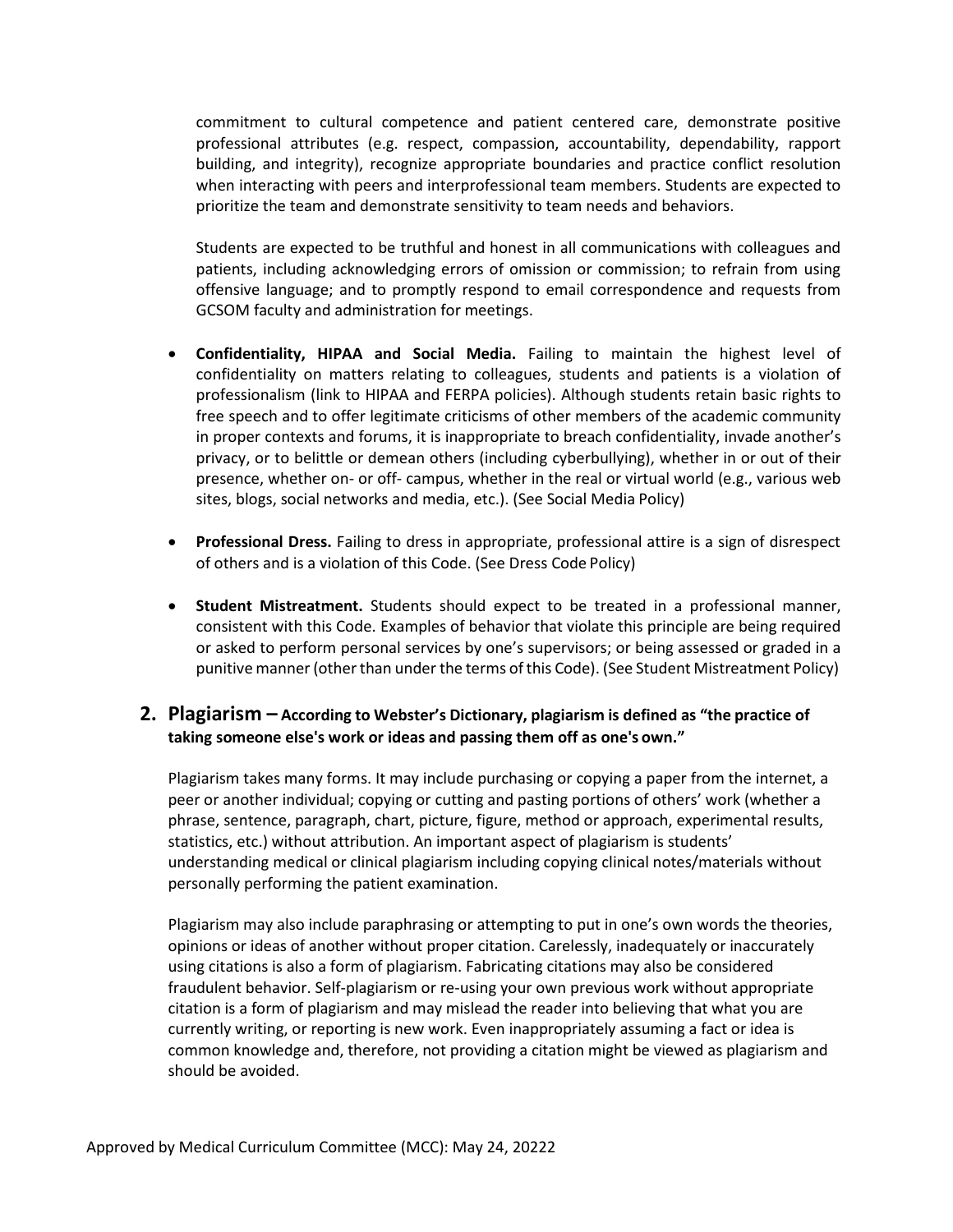Proper use and citation of resources is essential in all scholarly work. A class assignment, paper or thesis represents a scholarly endeavor, regardless of whether your work is to be "published."

#### **3. Cheating– According to Webster's dictionary, cheating is to act dishonestly or unfairly in order to gain an advantage, especially in a game or examination.**

Examples of cheating include, but are not limited to: giving or receiving unauthorized assistance to or from another on quizzes, examinations, or assignments; using materials or devices not specifically authorized during any form of a test or examination; unauthorized use of library sources, intranet or internet sources, or unauthorized collaboration on answers; sitting in for someone else or permitting someone to sit in for you on any form of test or examination; working on any form of test or examination beyond the allotted time; hiding, stealing or destroying materials needed by other students; and altering and resubmitting for re-grading any assignment, test or examination.

## **4. Misleading or Fraudulent Behavior –According to Webster's Dictionary, fraudulent behavior refers to "wrongful or criminal deception intended to result in financial or personal gain."**

Examples of misleading or fraudulent behavior include, but are not limited to: making up information, data or research results; altering or manipulating information, clinical or laboratory records, practicum experiences, research results/equipment/processes; reporting such false information to gain an advantage; omitting information or data that results in misrepresenting or distorting findings or conclusions; providing false information to explain lateness or to be excused from an assignment, class or clerkship function; falsely accusing another of misbehavior or otherwise misrepresenting information about another. Providing false information about yourself, such as on an application or as part of some competition is an example of fraud, as is taking credit for accomplishments that you did not perform and, therefore, properly belongs to others. Sometimes, particularly in the case of research and other scholarly endeavors, it may be misleading not to provide information about yourself, such as possible conflicts of interest in which you stand to gain financially by the results of your work.

## **5. Research Misconduct - The integrity of scientific research requires adherence to the highest ethical standards. Research misconduct is defined in the USPHS Policy as "fabrication, falsification, or plagiarism in proposing, performing, or reviewing research, or in reporting research results."**

Fabrication means making up data or pretending to have performed experiments that were not, in fact, conducted. Falsification means inappropriately manipulating data or images so that, for example, one possible conclusion or interpretation is favored over another. Plagiarism is dealt with elsewhere in this document but may additionally constitute research misconduct if it is committed in the context of a research effort. Other related unethical behaviors, such as stealing credit for research accomplishments, misappropriation of research funds, or failure to disclose significant conflicts of interest may be more properly classified as fraudulent behavior.

## **6. Violations of the Policy on Drug, Tobacco and Alcohol-Free Environment**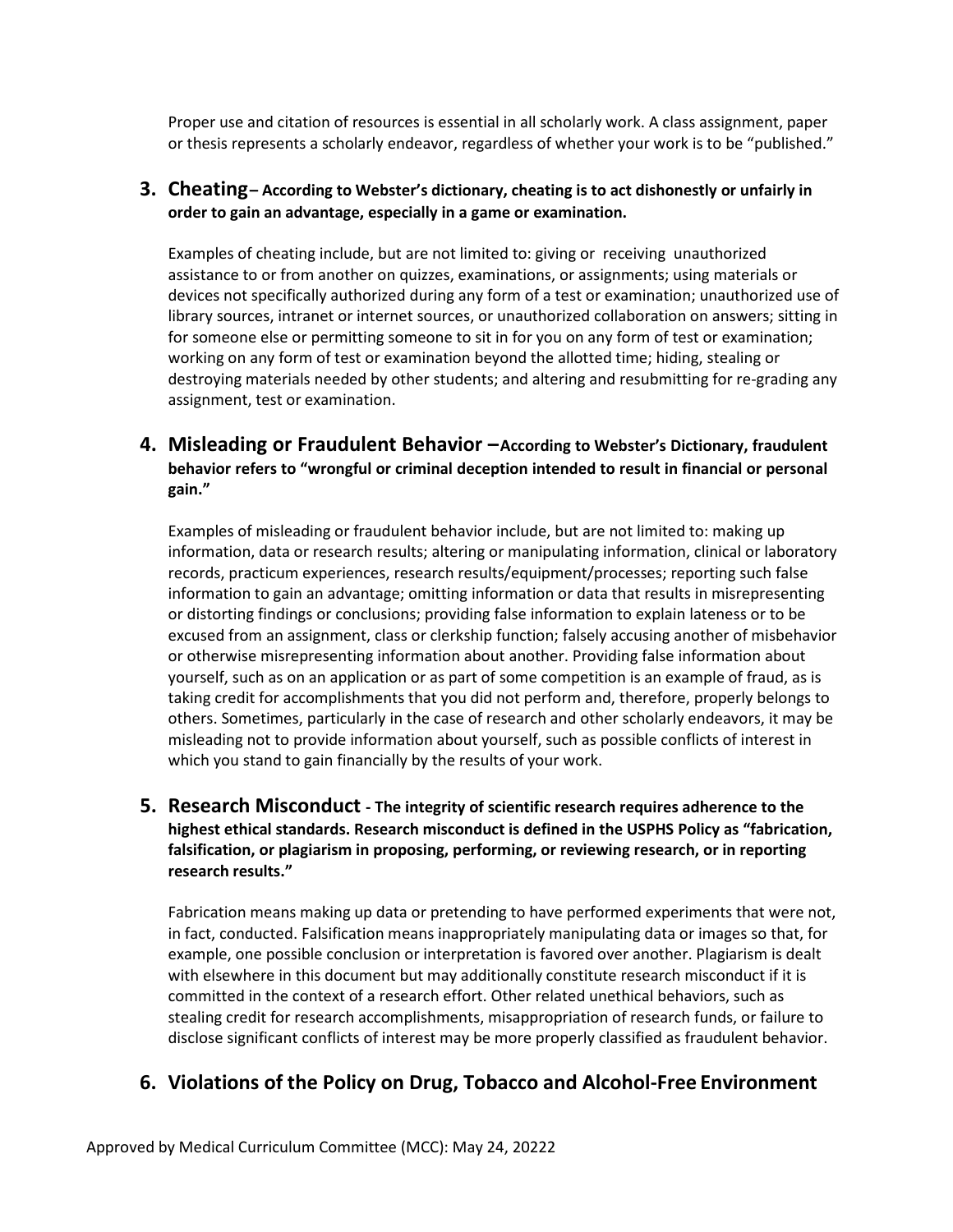Because of the serious responsibilities of the medical profession and the necessity to maintain public trust in the profession, students face disciplinary action by Geisinger Commonwealth School of Medicine if they abuse alcohol or drugs, consume illegal drugs, or possess, distribute or sell drugs illegally.

Each student agrees, as a condition of enrollment, to abide by this policy and to notify the Associate Dean of Student Affairs (ADSA), or their designee, of any arrest for a violation of a crime related to the Policy on Drugs, Tobacco and Alcohol Free Environment within two business days of the arrest that occurred during their tenure at the College.

## **7. Violating GCSOM Policies and Guidelines on Electronic Communications**

It is a violation of this code to fail to adhere to the practices prescribed in the GCSOM electronic communications policies including, but not limited to, the Policy on Acceptable Use of Electronic Resources, Electronic Communications Policy, Electronic Resources Security Policy, Policy on Electronic Device Usage in the Classroom, and the Policy on Social Media Usage.

Examples of behaviors that violate this Code are: forging other users' email or attempting to read another's email; sending harassing, obscene or threatening email messages to others; sending via email copyrighted materials not within fair use guidelines or without prior permissions from the author or publisher; posting patient information, pictures or the Geisinger logo on social media.

## **8. Violating Other Rules, Policies or Procedures of GCSOM**

GCSOM students are expected to know and abide by all rules, policies and procedures outlined in the Student Bulletin.

# **9. Violating Rules, Policies or Procedures of Affiliated Institutions or Clinical/Practicum Sites**

GCSOM students are expected to know and abide by such rules, policies and procedures as are applicable to them at any Clinical or learning site. Examples of such rules, policies and procedures include HIPAA and other protections of confidentiality, building access, computer use, and appropriate professional codes.

## **10. Violating Local, State or Federal Laws**

In accordance with this Student Code for Academic and Professional Integrity, GCSOM requires students to act honorably and with integrity in pursuit of the MD degree and be truthful about their actions as a student and accept responsibility for them.

Students involved in criminal matters before local, state, or federal courts may be found to be unfit for the medical profession and be dismissed by GCSOM or face lesser disciplinary sanctions.